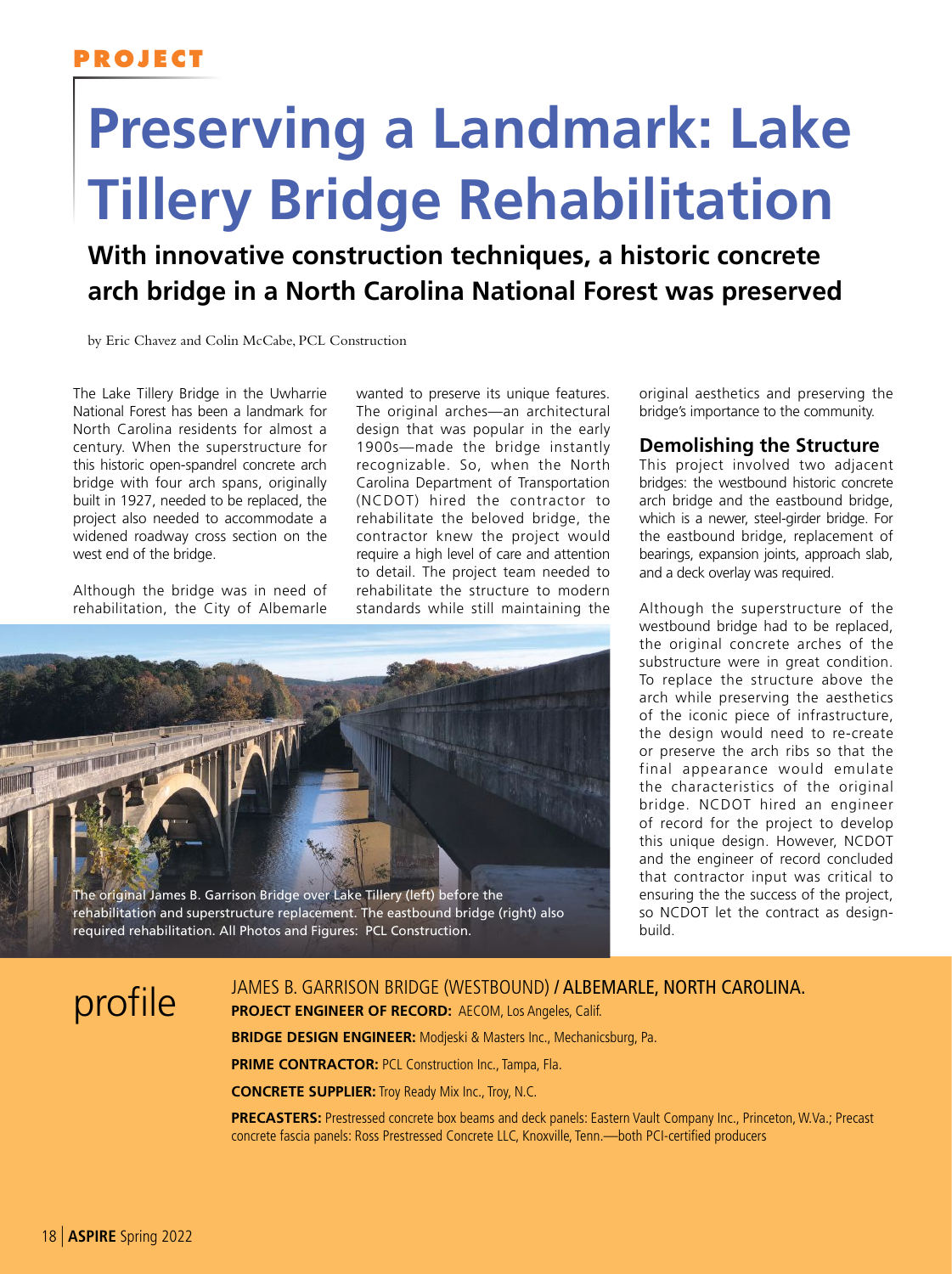

A section of the original bridge deck is removed from span C. Twenty strain gauges were installed in the existing arches to monitor stress and movement during demolition.



Cast-in-place concrete cap construction.

The design-build team began by evaluating the existing concrete arch bridge and original demolition sequence. The team proposed a new demolition sequence that kept the bridge in balance, removed leading-edge safety hazards (that is, worker fall hazards), and eliminated longitudinal saw cutting to prevent concrete slurry from entering the lake. The team collaborated with NCDOT and the engineer of record to come up with a new demolition sequence. The contractor then proceeded with removal of the concrete superstructure while leaving the four arch spans and the original piers intact. Because the original bridge arches were to remain and become the foundation of the new bridge, it was imperative to closely monitor the structure for movement after every step to ensure that the substructure and arches did not exceed allowable stress levels. Twenty strain gauges were installed in the existing arches to monitor the stress and movement during demolition.

The contractor essentially took the structure apart piece by piece, using a 60-in. saw to cut transversely through the concrete sections, while avoiding longitudinal cuts. Taking the complicated geometry and stability of the existing bridge into consideration, the team developed and implemented key alternative construction sequences that maintained the stability of the structure throughout all stages of construction. The strain gauge measurements were diligently and continuously monitored and recorded. The revised sequence and precise demolition methods resulted in stress and movement levels of the arches well below the allowable limits.

#### **Water Work**

While taking apart the existing bridge superstructure, the contractor had three floating crane barges on the water and used tugboats to move the barges to facilitate the removal of each piece. The process took about six months from the start of saw cutting the concrete until all

A protective layer of concrete was installed at all existing piers to protect and reinforce the area most susceptible to erosion from the fluctuating water levels. The cofferdam system provided access for crews to apply the shotcrete protection. The left photo shows the shotcrete application, and the right photo shows the finished product.



#### NORTH CAROLINA DEPARTMENT OF TRANSPORTATION, OWNER

**OTHER MATERIAL SUPPLIERS:** Formwork: Doka GmbH Amstetten, Austria; reinforcing steel: Harris Rebar, Stoney Creek, ON, Canada; access systems for work on the concrete arches: Safespan Platform Systems, Tonawanda, N.Y.; bearings: D.S. Brown, North Baltimore, Ohio; specialty fabric formwork: TrapBag, Fort Meyers, Fla.

**BRIDGE DESCRIPTION (FOR WESTBOUND BRIDGE):** 1060-ft-long, four-arch, open-spandrel, reinforced cast-in-place concrete bridge

**STRUCTURAL COMPONENTS:** 104 cast-in-place vertical columns, 52 cast-in-place concrete caps, 4154 linear ft of precast concrete spandrel box beams, 21,060 ft<sup>2</sup> of prestressed concrete deck panels, cast-in-place concrete deck slab, 96 architectural precast concrete fascia panels

#### **BRIDGE CONSTRUCTION COST:** \$21.3 million

**AWARDS:** Engineering News-Record Southeast: Best Highway/Bridge 2021; Slag Cement Association's 2020 Slag Cement Project of the Year in innovative applications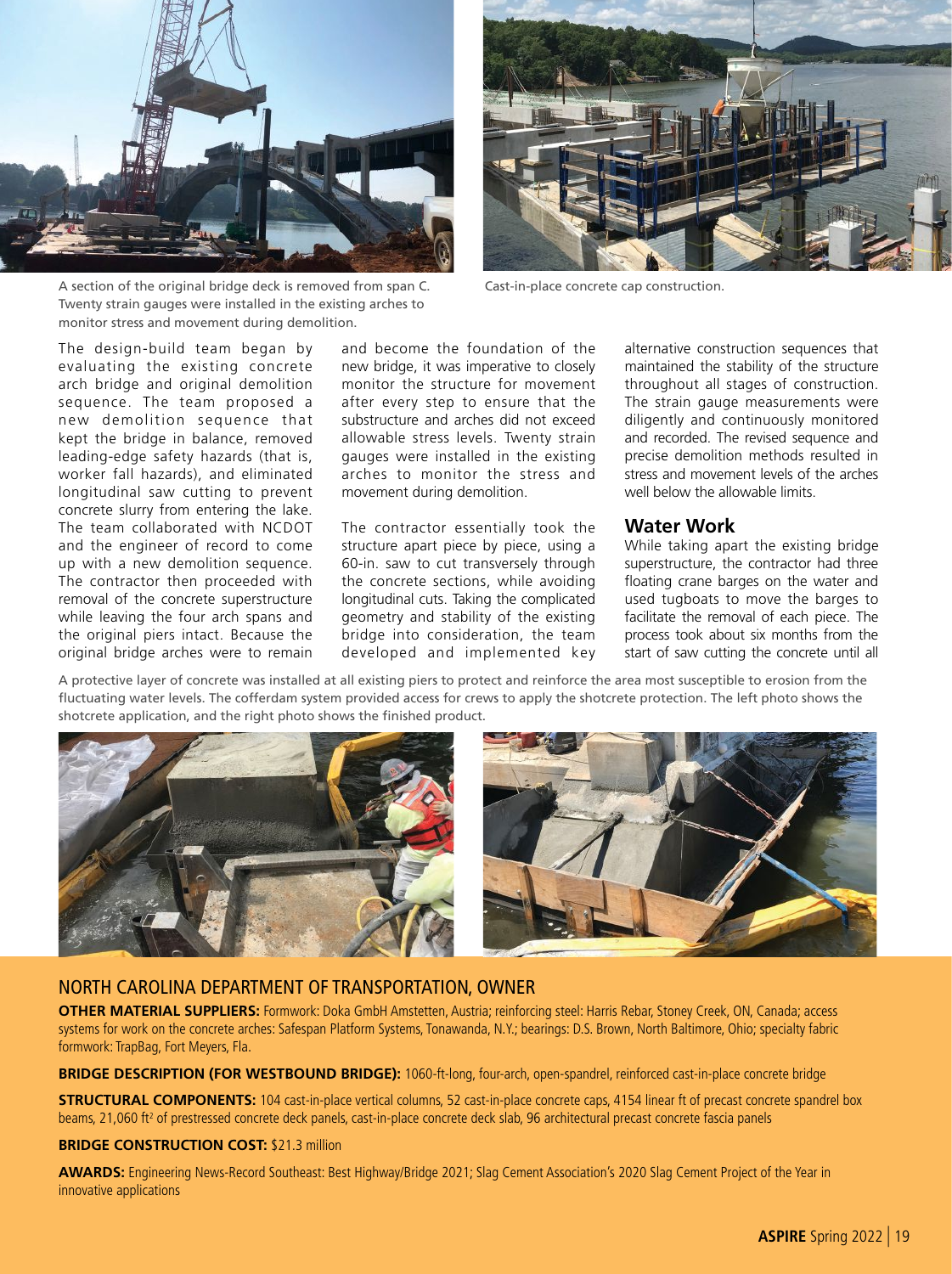



New precast concrete box beams are erected in span F. Note the continuity reinforcement detail at the beam end, the common bearing under the continuity diaphragm, and the epoxy-coated reinforcement that will be cast into the composite deck.

Prestressed concrete box beams are placed and await the cast-in-place concrete continuity diaphragms.

the pieces were ready to be disassembled. During demolition, NCDOT required that one river channel be left open because Lake Tillery is heavily trafficked by boaters and jet skiers. Maintaining access was a priority throughout the project because it allowed safe boating in the channel.

With tight constraints for accessing the lake, a new bulkhead was identified as the solution for loading the barges with heavy equipment. The bulkhead structure retained fill material so a flat working area could be constructed to load heavy equipment onto the barges. Determining the location of the bulkhead was tricky because it could not encroach into the lake. The contractor worked closely with NCDOT and other stakeholders to develop a solution that would meet permit requirements. The excavation, forming, reinforcement installation, concrete placement, and drilling earth anchors for the bulkhead construction were all performed in an environmentally sensitive area without leaving any environmental impacts.

Both bridges required underwater structural encasements of the existing substructure to extend the life of the piers. A protective layer of concrete was installed to all existing piers from the base of new construction to 4 ft below the normal pool waterline to protect and reinforce the area most susceptible to erosion from the fluctuating water levels. This effort required placing concrete 6 ft underwater.

The project team worked together to find an effective installation procedure that would minimize the impact to the waterway. The contractor designed a steel cofferdam that was attached to

each pier on both bridges and could be lowered to a level below the area that needed repairs. The cofferdam was sized to allow workers room to install the protection after dewatering. This operation was performed instead of a challenging underwater grouting operation, which would have been difficult to vent adequately given the site's constraints. This revision provided a safer work environment and resulted in a better product when completed. Instead of using traditional concrete formwork, a diving crew used injection ports to construct a sacrificial shotcrete layer within the cofferdam. After pumping out the cofferdam, the crew could work in that space to apply the final shotcrete protection to the piers in the dry.

Slag concrete was used for the substructure repairs below the waterline.

Slag cement is a durable solution for protecting the structural integrity of the original bridge arches that is less susceptible to an alkali-silica reaction, which results in flakes falling off into the water over time. Slag cement also held the slump longer, made the mixture more workable, and was easier to place using long boom lines.

### **Conquering the Unexpected**

One significant owner-directed change extended the scope for the concrete repair and epoxy injections. The engineers inspected both bridges during the preconstruction phase to map out all the spalls, areas of delamination, and cracks in the concrete substructure. Once on site, the contractor and its specialty subcontractor performed an independent inspection to verify the project requirements. This uncovered additional



Precast concrete fascia panels were used to preserve the historic aesthetics of the original arch structure.